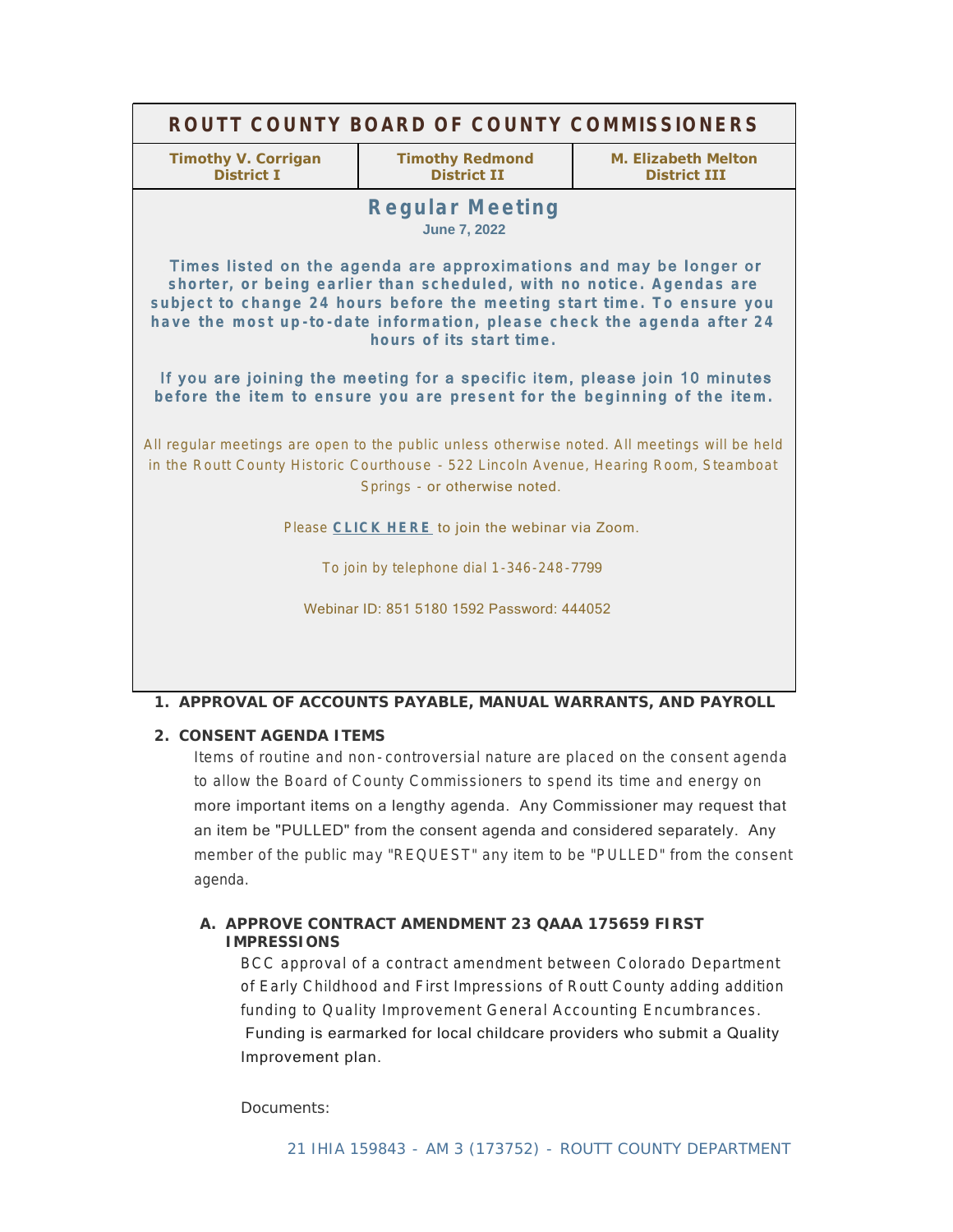**APPROVAL OF AND AUTHORIZATION FOR THE CHAIR TO SIGN A B. LIQUOR LICENSE RENEWAL FOR CATAMOUNT DEVELOPMENT LLC DBA CATAMOUNT RANCH & CLUB FOR A HOTEL & RESTAURANT LICENSE WITH 5 OPTIONAL PREMISES.**

Documents:

#### BCC AGENDA COMMUNICATION FORM - READ ONLY PDF

**APPROVAL OF AND AUTHORIZATION FOR THE CHAIR TO SIGN PL-21- C. 148 WILLOW POINT SUBD PLAT, FILING 2**

Documents:

[18641\\_REDACTED.PDF](http://www.co.routt.co.us/AgendaCenter/ViewFile/Item/18641?fileID=16719) [RESOLUTION.PDF](http://www.co.routt.co.us/AgendaCenter/ViewFile/Item/18641?fileID=16668) [PLAT PAGE 1.JPG](http://www.co.routt.co.us/AgendaCenter/ViewFile/Item/18641?fileID=16669) [PLAT PAGE 2.JPG](http://www.co.routt.co.us/AgendaCenter/ViewFile/Item/18641?fileID=16670)

### **APPROVAL OF AND AUTHORIZATION FOR THE CHAIR TO SIGN THE D. REGIONAL SOLAR BILL CREDIT AGREEMENT AND REGIONAL PARTNER AGREEMENT**

Documents:

[YVEA - REGIONAL PARTNERS BILL CREDIT AGREEMENT.PDF](http://www.co.routt.co.us/AgendaCenter/ViewFile/Item/18677?fileID=16710) [REGIONAL PARTNER AGREEMENT.PDF](http://www.co.routt.co.us/AgendaCenter/ViewFile/Item/18677?fileID=16709)

**APPROVAL OF COUNTY COMMISSIONERS' MINUTES: MEETINGS OF E. APRIL 12, 19, & 26, MAY 3, & 10 2022**

Documents:

[APRIL 12 2022.PDF](http://www.co.routt.co.us/AgendaCenter/ViewFile/Item/18526?fileID=16715) [APRIL 19 2022.PDF](http://www.co.routt.co.us/AgendaCenter/ViewFile/Item/18526?fileID=16716) [APRIL 26 2022.PDF](http://www.co.routt.co.us/AgendaCenter/ViewFile/Item/18526?fileID=16691) [MAY 3 2022.PDF](http://www.co.routt.co.us/AgendaCenter/ViewFile/Item/18526?fileID=16694) [MAY 10 2022.PDF](http://www.co.routt.co.us/AgendaCenter/ViewFile/Item/18526?fileID=16695)

#### **CONSIDERATION OF ITEMS PULLED FROM THE CONSENT AGENDA 3.**

#### **PUBLIC COMMENT 4.**

Public Comment will be heard on any item except quasi-judicial land use items. County Commissioners will take public comment under consideration but will not make any decision or take action at this time.

IF YOU ARE ATTENDING THE MEETING REMOTELY, To make a public comment raise your hand on the Zoom platform if online; if calling in press \*9. Another option is to download the Zoom app that allows you to raise your hand as well. The moderator will then select you when it is your turn. Written public comment can also be submitted to bcc@co.routt.co.us. Please make sure to indicate in the subject line of your email that it is public comment and reference the agenda item to which it relates. Public comments will be entered into the record.

**ROUTT COUNTY SHERIFF'S OFFICE 5. 9:35 A.M.** Garrett Wiggins, Sheriff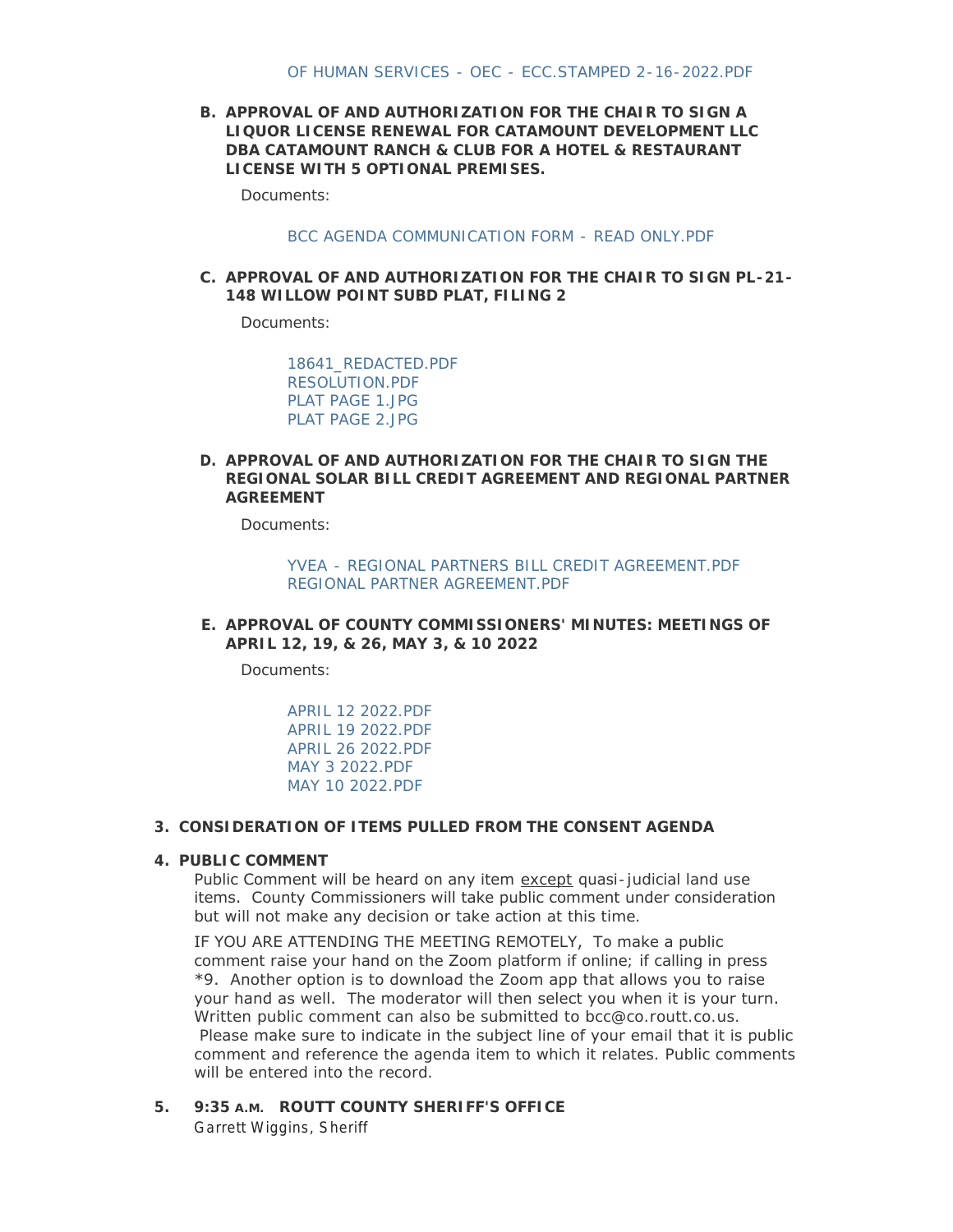## A. APPROVAL OF AND AUTHORIZATION FOR THE CHAIR TO SIGN A **CONTRACT BETWEEN THE SHERIFF'S OFFICE AND USFS**

Consideration to approve and sign a contract between the Sheriff's Office and USFS.

Documents:

[APPROVAL OF AND AUTHORIZATION FOR THE CHAIR TO SIGN A](http://www.co.routt.co.us/AgendaCenter/ViewFile/Item/18627?fileID=16641)  CONTRACT BETWEEN RCSO AND USF.PDF

### **PURCHASING 6. 9:45 A.M.**

Julie Kennedy, Purchasing Agent

## **RFP 761 HHS BUILDING AV PURCHASE APPROVAL A.**

Request the Board of County Commissioners approve the award, the Chair sign the Notice of award and authorize the County Manager to electronically sign the Purchase Order to LINXMultimedia, LLLP in the amount not to exceed \$93,681.16 for the Routt County Health and Human Services Building AV equipment and installation.

Documents:

[RFP 761 HHS BUILDING AV PURCHASE APPROVAL BCC AGENDA](http://www.co.routt.co.us/AgendaCenter/ViewFile/Item/18649?fileID=16680)  COMMUNICATION.PDF [LINX AV PROPOSAL 22-03-M2057 FOR ROUTT COUNTY \(HEALTH](http://www.co.routt.co.us/AgendaCenter/ViewFile/Item/18649?fileID=16681)  HUMAN SERVICES BUILDING AV) 05.04.22.PDF

### **YVRA TERMINAL ROOFTOP HVAC REPLACEMENT APPROVAL B.**

Request the Board of County Commissioners approve the award, the chair sign the contract and authorize the County Manager to electronically sign the Purchase Order for the Routt County YVRA Terminal Rooftop HVAC Replacement to Hannah Mechanical, Inc. d/b/a Peak Services for an amount not to exceed \$112,300.

Documents:

[YVRA TERMINAL ROOFTOP HVAC REPLACEMENT BCC AGENDA](http://www.co.routt.co.us/AgendaCenter/ViewFile/Item/18650?fileID=16713)  COMMUNICATION FORM.PDF [RFP 728 PEAK SERVICES NOTICE OF AWARD.PDF](http://www.co.routt.co.us/AgendaCenter/ViewFile/Item/18650?fileID=16683) [RFP 728 YVRA TERMINAL ROOFTOP HVAC PEAK QUOTE](http://www.co.routt.co.us/AgendaCenter/ViewFile/Item/18650?fileID=16684)  5.4.22.PDF

### C. CO-OP PURCHASE APPROVAL FOR THE HHS BUILDING FURNITURE

Request the Routt County Board of County Commissioners approve the purchase and authorize the County Manager to electronically sign the purchase order for the new HHS Building Furniture from Workplace Resource for an amount not to exceed \$222,859.27.

Documents: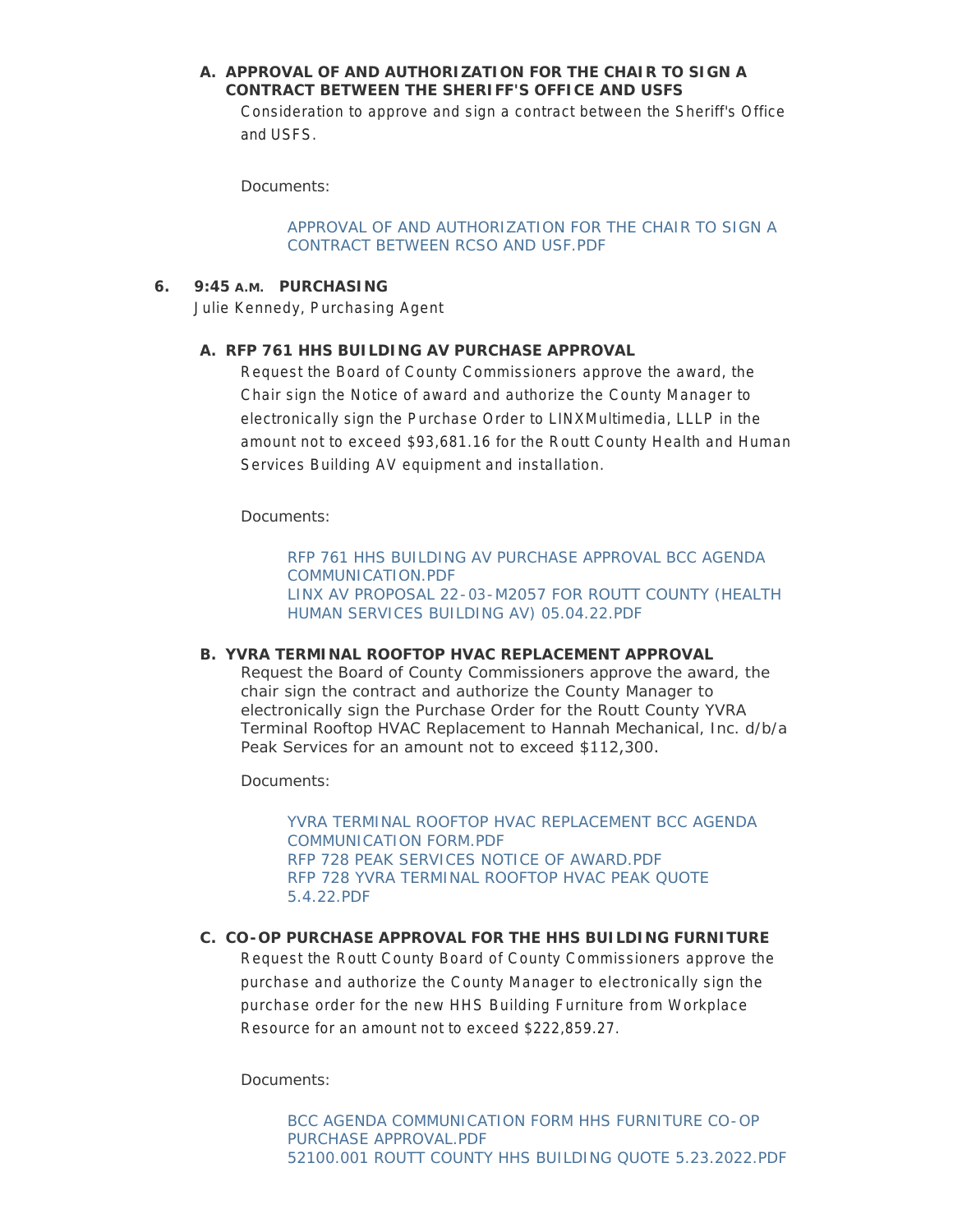# **7. 10:15 A.M. PURCHASE OF DEVELOPMENT RIGHTS (PDR) ADVISORY BOARD**

Claire Sollars, Chair

## **PDR BOARD INTERVIEWS A.**

Interview candidates for PDR Board vacancy, and consideration to appoint a candidate to the remainder of a 3-year term.

Documents:

[PDR BOARD INTERVIEW BCC COMMUNICATION FORM.PDF](http://www.co.routt.co.us/AgendaCenter/ViewFile/Item/18633?fileID=16673) [KIMBALLCRANGLE.PDF](http://www.co.routt.co.us/AgendaCenter/ViewFile/Item/18633?fileID=16652) [PDR RESUME.KIMBALL CRANGLE \(2\).PDF](http://www.co.routt.co.us/AgendaCenter/ViewFile/Item/18633?fileID=16651) [STEVE WILLIAMS.PDF](http://www.co.routt.co.us/AgendaCenter/ViewFile/Item/18633?fileID=16671) [SJW PDR 2022.PDF](http://www.co.routt.co.us/AgendaCenter/ViewFile/Item/18633?fileID=16672)

- **HUMAN RESOURCES 8. 10:40 A.M.** Kathy Nelson, Director
	- **CONSIDERATION TO APPROVE THE PUBLIC HEALTH EMERG. A. PREPAREDNESS AND RESPONSE COORD PAY SCALE**

Consideration to approve the Emergency Preparedness and Response Coordinator Pay Scale.

Documents:

[BCC AGENDA ITEM - PUBLIC HEALTH EMERG PREPAREDNESS AND](http://www.co.routt.co.us/AgendaCenter/ViewFile/Item/18636?fileID=16662)  RESPONSE COORD PAY SCALE.PDF [PUBLIC HEALTH EMERGENCY PREPAREDNESS AND RESPONSES](http://www.co.routt.co.us/AgendaCenter/ViewFile/Item/18636?fileID=16661)  COORDINATOR - REQUEST FOR APPROVAL.PDF [PUBLIC HEALTH EMERGENCY PREPAREDNESS AND RESPONSE -](http://www.co.routt.co.us/AgendaCenter/ViewFile/Item/18636?fileID=16660) FINAL 5-6-2022.PDF [PAY SCALE TEMPLATE 2022.PDF](http://www.co.routt.co.us/AgendaCenter/ViewFile/Item/18636?fileID=16658)

- **LUNCH BREAK 9. 11:05 A.M.**
- **EMERGENCY MANAGEMENT 10. 1:00 P.M.** David DeMorat, Emergency Operations Director

#### **LEASE AGREEMENT-L3HARRIS-OAK CREEK TOWER SITE A.**

Documents:

[BCC ACF 2022 LEASE AGREE- L3HARRIS-OAK CREEK TOWER](http://www.co.routt.co.us/AgendaCenter/ViewFile/Item/18634?fileID=16653)  SITE PDF [SV383-04 L3HARRIS OAK CREEK ROUTT COUNTY FINAL \[L3](http://www.co.routt.co.us/AgendaCenter/ViewFile/Item/18634?fileID=16654)  SIGNED}.PDF

**DISPATCH SCHEDULE CHANGE TO PITMAN SCHEDULE B.**

Documents: